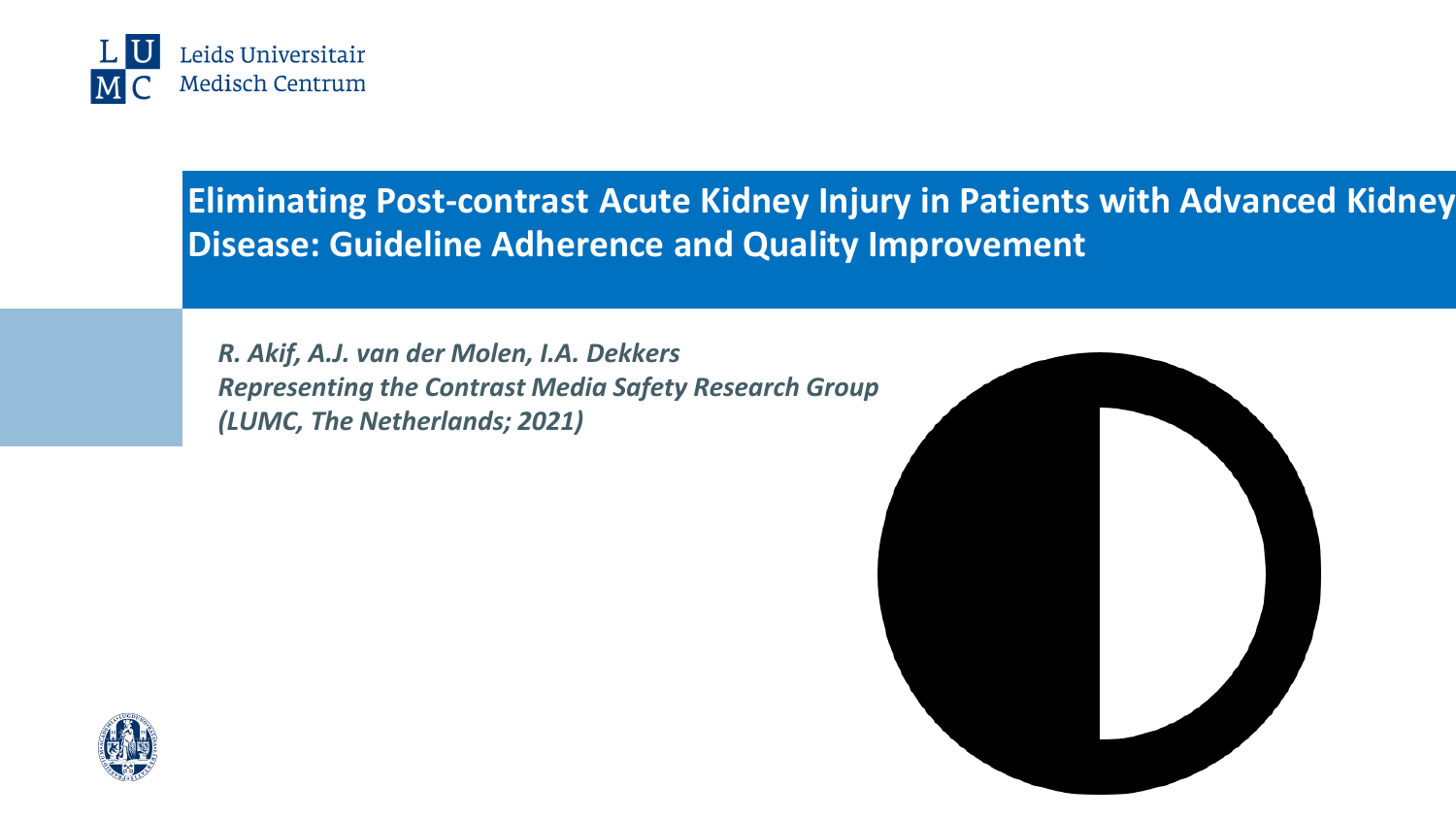### **Purpose**

A single institution effort to analyze and improve guideline adherence regarding PC-AKI prevention.

Patients with an estimated eGFR <30 undergoing a contrast-enhanced CT-scan in the LUMC. **500 patients** with **713 CECT-scans** were included.

Main queries based on the previously quality indicators detailed in "Safe Use of Contrast Media":

- Do patients eligible for pre-/post-hydration (as described in the PC-AKI guidelines) receive hydration?
- Is kidney function (routinely) established both pre- and **post** contrast administration?

(statistical) analysis of these patients based on characteristics and variables as previously described in literature on PC-AKI (e.g. comorbidities, state of hydration, nephrotoxic medication).

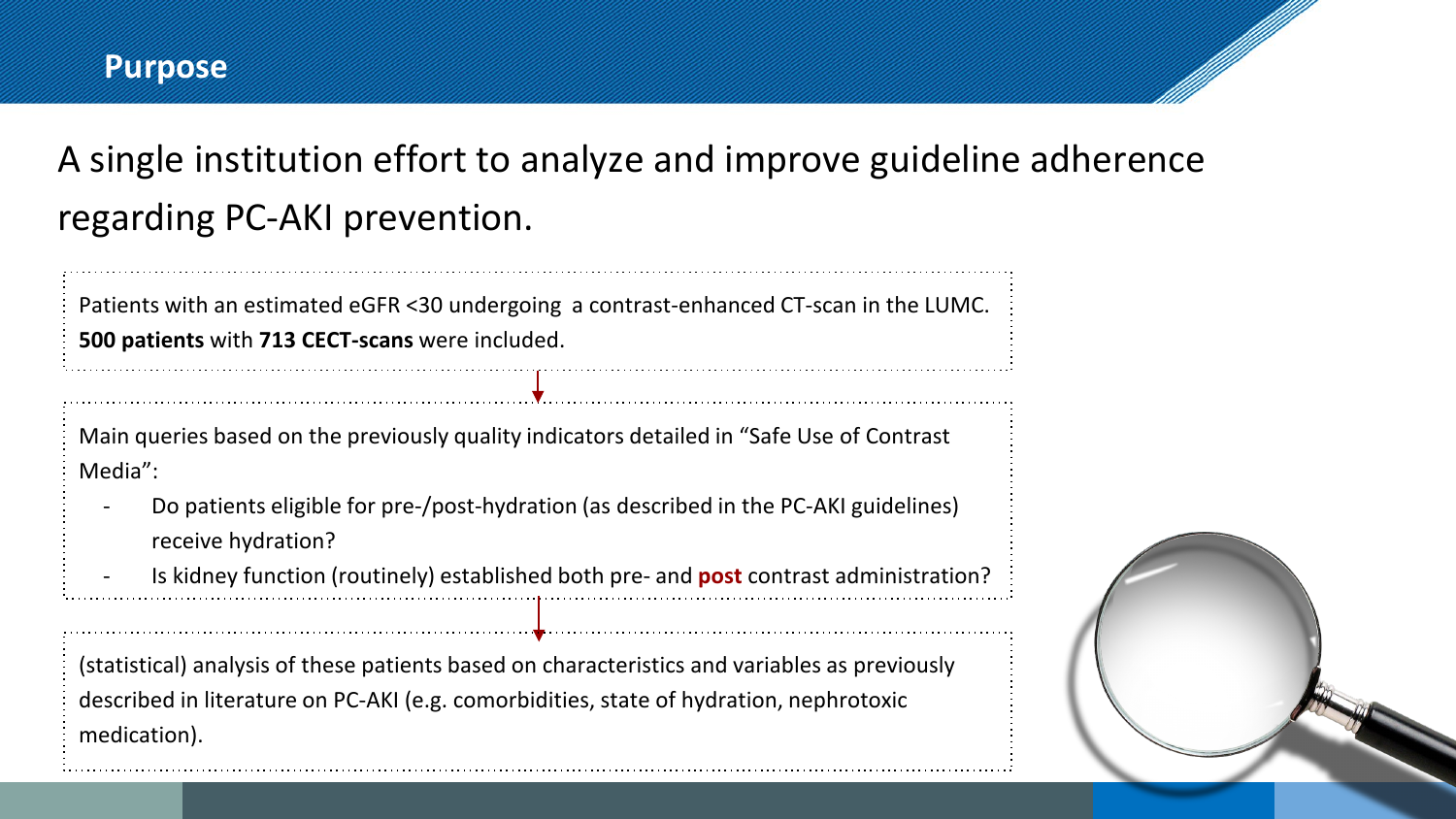# **Background**

- "Contrast-induced Nephropathy" definition: Serum Creatinine increase of 25% or absolute increase of 0.5 g/dL from baseline.

and a family of the contract of the contract of the contract of the contract of the contract of the contract o

- Assumed leading cause of acute renal failure in hospitalized patients
- Estimated incidence ranging from <1% to 30%
- Predisposing factors: DM, hypotension, nephrotoxic medication
- Challenges in Assessing Contrast-Induced Nephropathy

#### **Current SOP**

-Intravenous administration of **250mL 1.4% NaHCO3 one hour before** contrast administration with - optional post-hydration consisting of **500mL NaHCO3** administered in **six hours after** contrast administration for patients with an eGFR below 30 ml/min/1.73m2.

- Recent pre-contrast KFA

- Post-contrast KFA between 2-7 days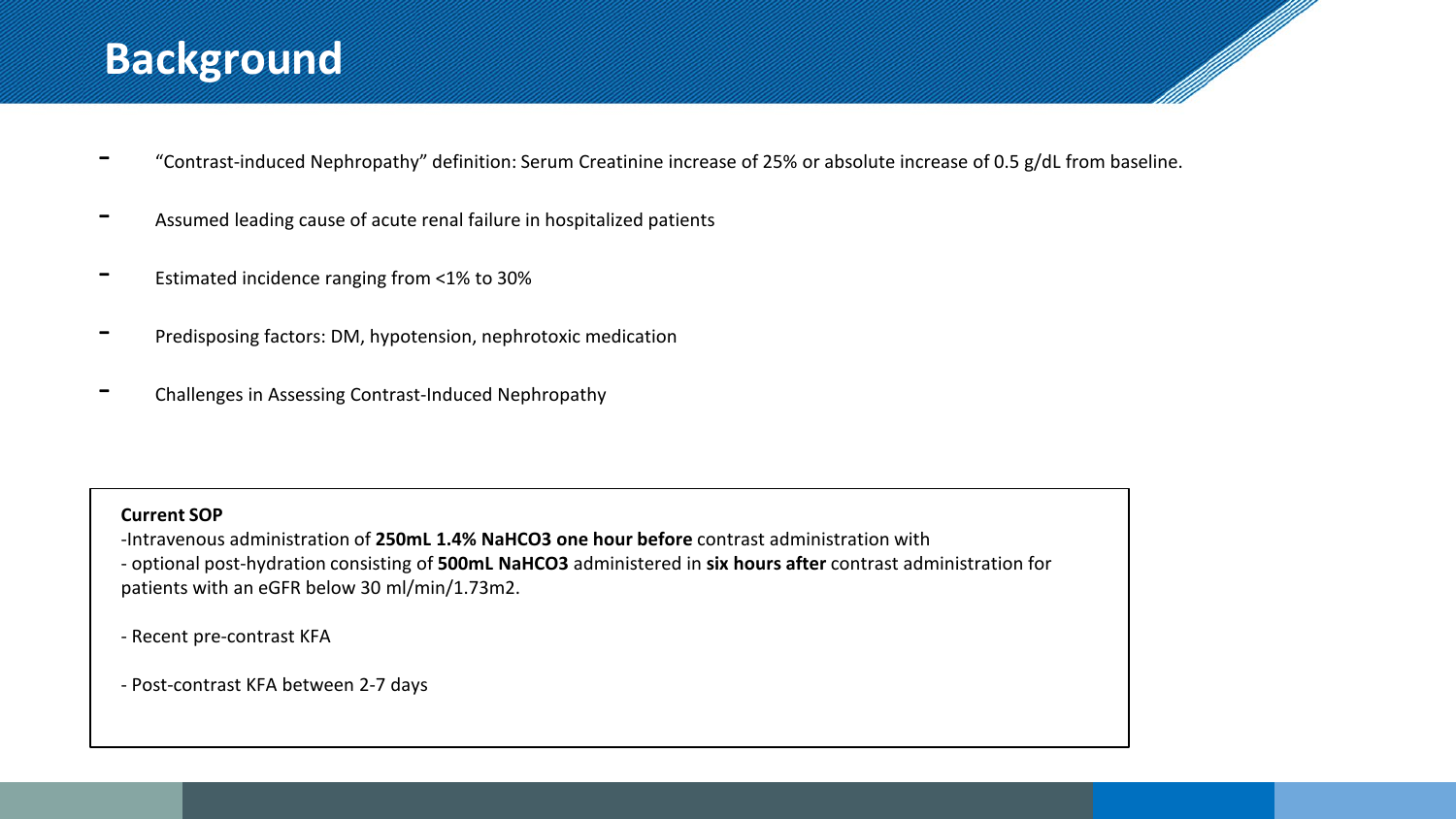## **Is kidney function assessed routinely before contrast administration? (N = 709)**

### Key Findings

- No cases were found where time between contrast-administration and pre-contrast KFA exceeded the absolute limit (365 days).
- Pre CA kidney function in cases involving acute kidney injury is routinely assessed before the imposed time limit with no registered outliers.
- Pre CA kidney function is adequately assessed in patients with stable CKD with few outliers.

#### Pre-Contrast KFA (N = 709)

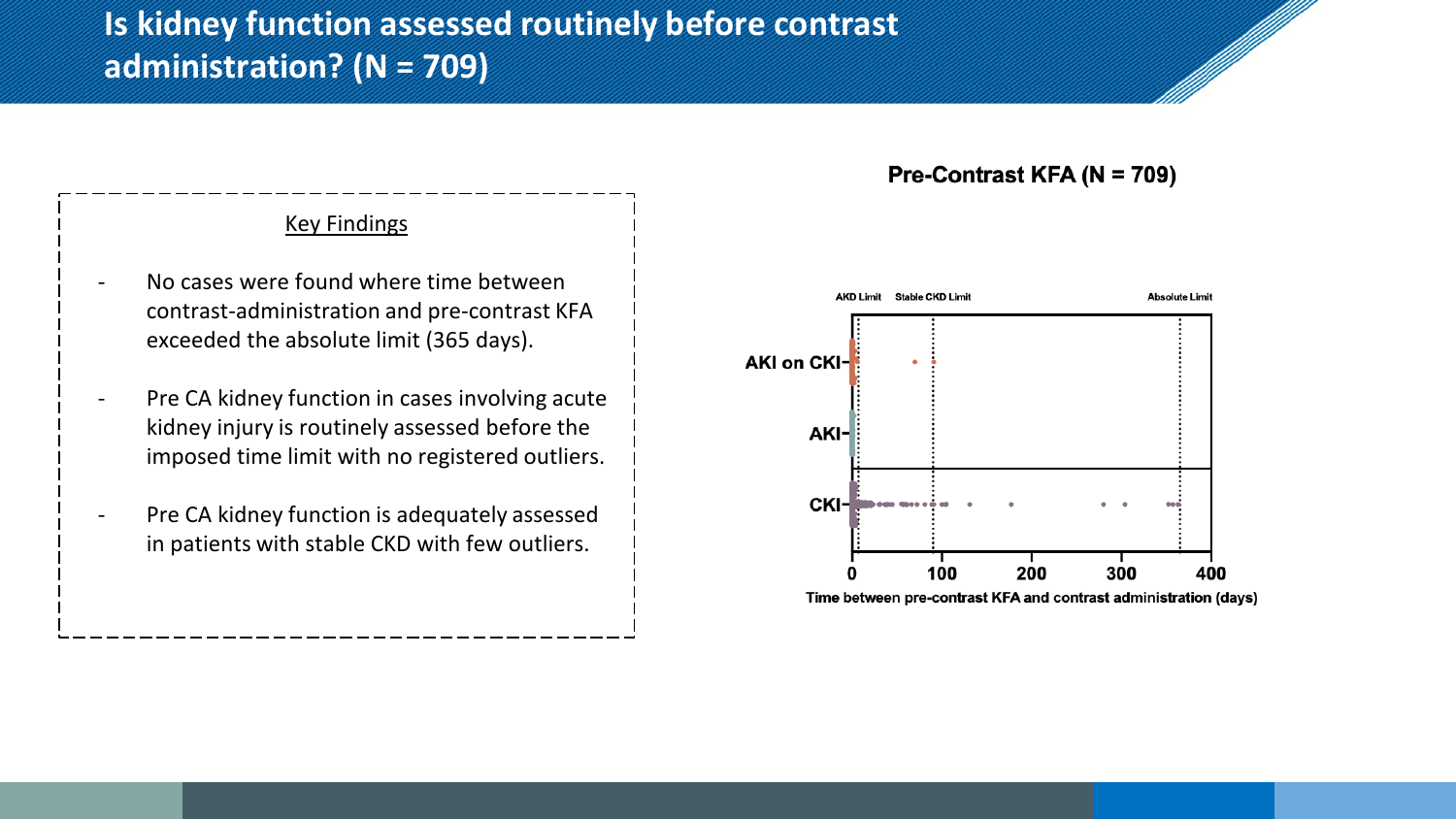

(9% of no hydration, 2% of total)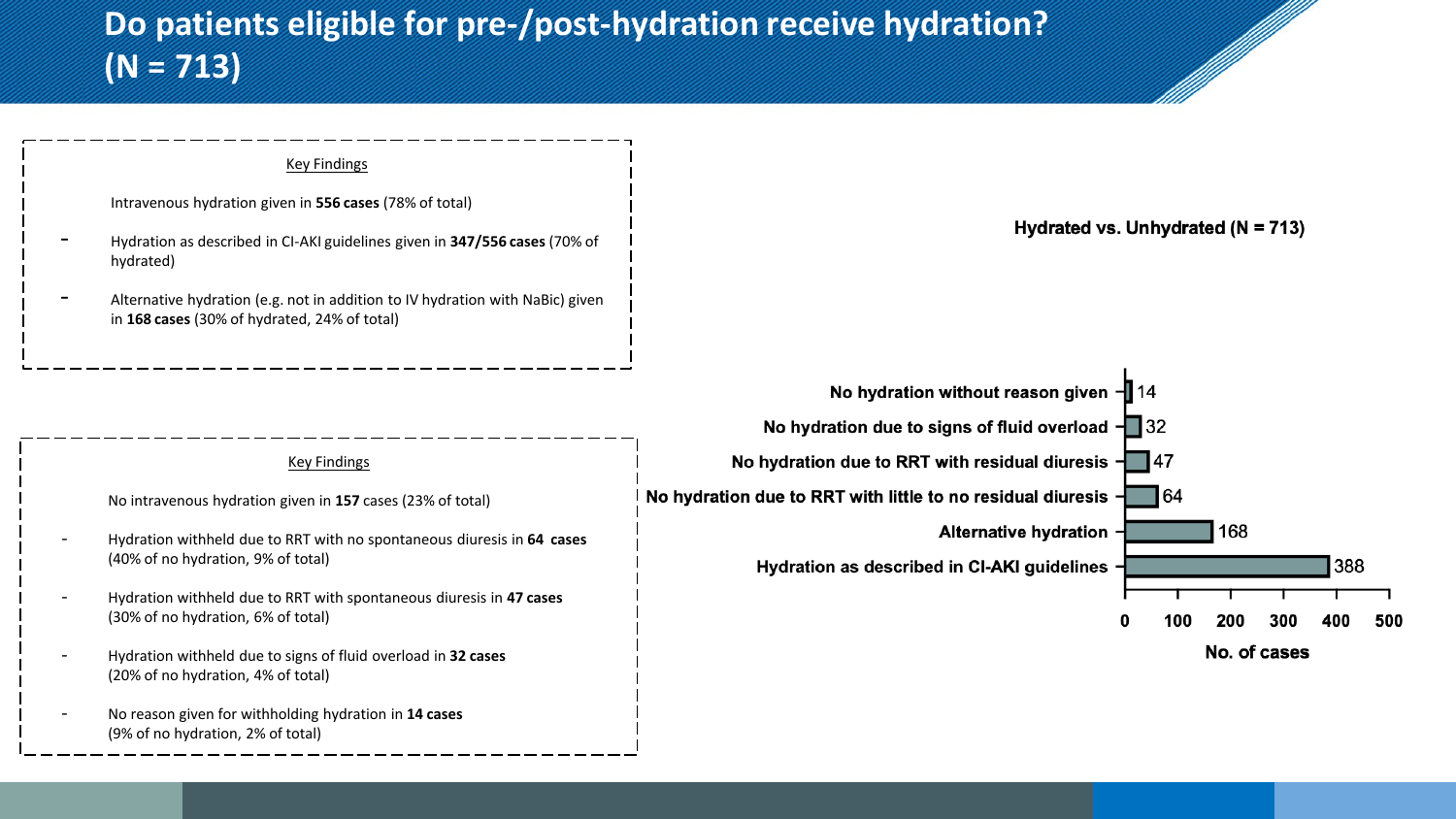## **Is kidney function established routinely post contrastadministration? (N = 713)**

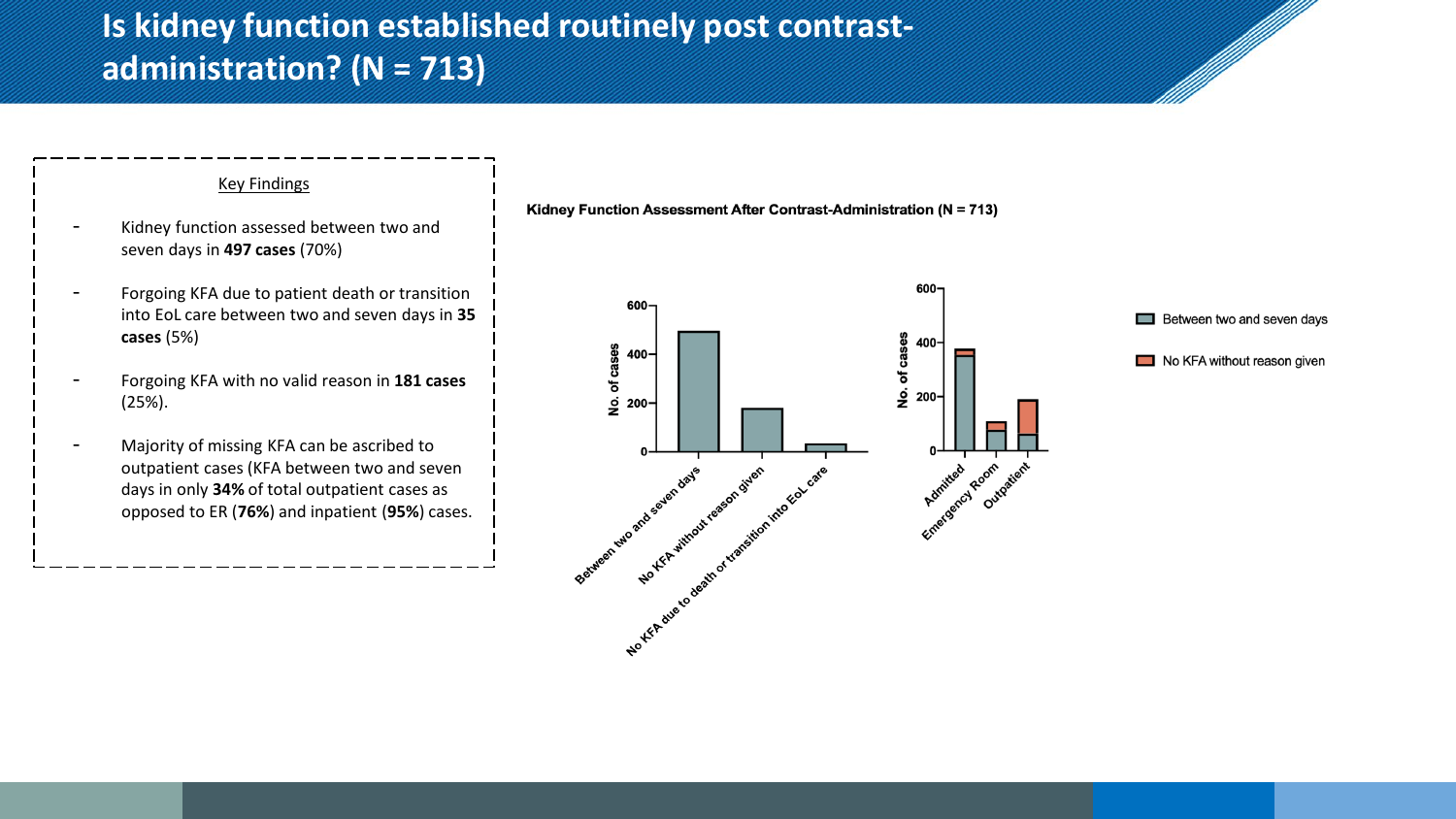

- In total, **117 cases** (17%) involved a kidney function deterioration fitting of the serum creatinine-based criteria of PC-AKI (SCr increase of at least 25% from baseline or absolute SCr increase of 0.5 mg/dl).
- Based on manual case review, a different etiology (e.g. dialysis-related or natural fluctuation, SIRS, hypovolemia, drug reaction, GvH) was deemed significantly more likely than PC-AKI in **91 cases** (77%).
- In total, PC-AKI was deemed a likely cause of kidney function deterioration in **27 cases** (of which **26** cases involved admitted patients (P 0.010).

Further analysis of cases deemed potential CIN based on Serum Creatinin Criteria (N = 117)



- Decrease most likely due to dialysis-related or natural fluctuation,  $N = 63$  (53%)
- Alternative cause most likely (e.g. SIRS, hypovolemia, drug reaction, GvH), N = 28 (24%)
- Contrast-induced nephropathy deemed likely cause of KF decrease,  $N = 17$  (14%)

**Creatinine Ratio (N = 148)** 



- no hydration
- hydration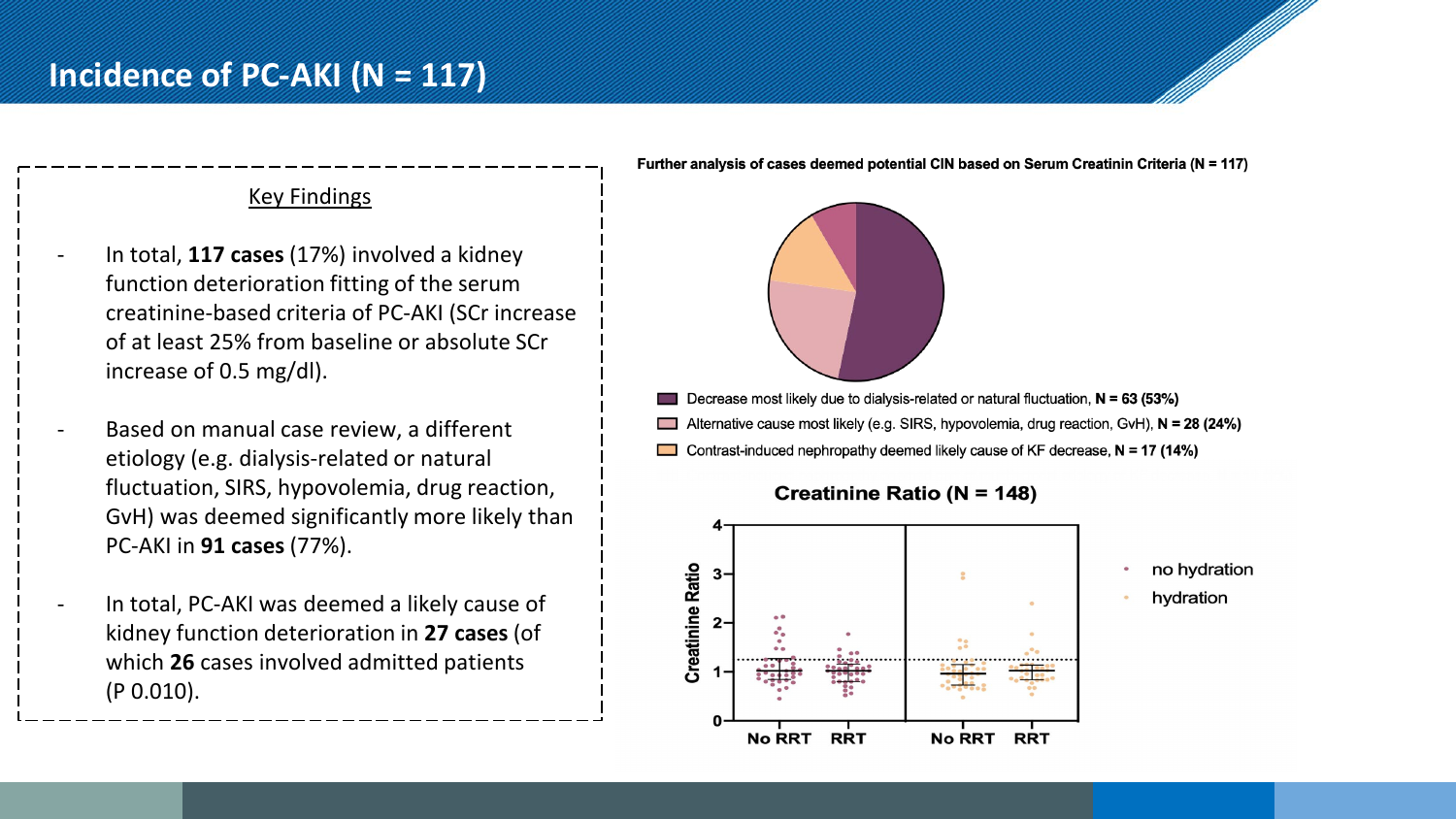### **Key Findings**

- A "crude" comparison of outpatient and inpatient groups using Student's T Test, Pearson's Chi-Square test and Mann-Whitney U test for binomial, parametric, and non-parametric variables, respectively.
- Inpatient cases more frequently involved **AKI at baseline**, **unstable kidney functions**.
- The median time between CA and post CA KFA is significantly longer in the outpatient than in inpatient group.
- Interestingly, SCreat-based PC-AKI is similar in both groups, while "true" PC-AKI differs significantly.
- The proportion of intravenously hydrated patients significantly differs both in frequency and quality.
- Groups are not comparable at baseline (!)

|                                                    | <b>Outpatient cohort</b> | Inpatient cohort | P value |
|----------------------------------------------------|--------------------------|------------------|---------|
| No. of scans                                       | 105                      | 341              | N/A     |
| Age (y)                                            | 69 (64-75)               | 66 (56-73)       | .000    |
| <b>Body Mass Index</b><br>(kg/m <sup>2</sup> )     | 26 (23-30)               | 26 (23-30)       | .508    |
| Sex: female                                        | 35 (33)                  | 130 (38)         | .523    |
| History of CKD                                     | 104 (99)                 | 202 (59)         | $-.001$ |
| Hydration<br>conforming to<br>guideline            | 87 (83)                  | 203 (60)         | $-.001$ |
| <b>Hydration not</b><br>conforming to<br>guideline | 3(3)                     | 78 (22)          | $-.001$ |
| No hydration                                       | 15 (14)                  | 60 (17)          | .428    |
| $\Delta$ sCr (pre-CA sCr –<br>previous sCr)        | 10 (-20-32)              | $24(-8-74)$      | .002    |
| <b>RRT</b>                                         | 22 (21)                  | 59 (17)          | .396    |
| Time between CA<br>and post-contrast<br>KFA (d)    | $8(4-23)$                | $2(2-2)$         | $-.001$ |
| eGFR prior to<br>contrast<br>administration<br>ı   | 21 (12-26)               | 20 (12-25)       | .347    |
| sCr-based PC-AKI                                   | 19 (18)                  | 73 (21)          | .463    |
| MCR-based PC-AKI                                   | 1(1)                     | 26(8)            | 0.010   |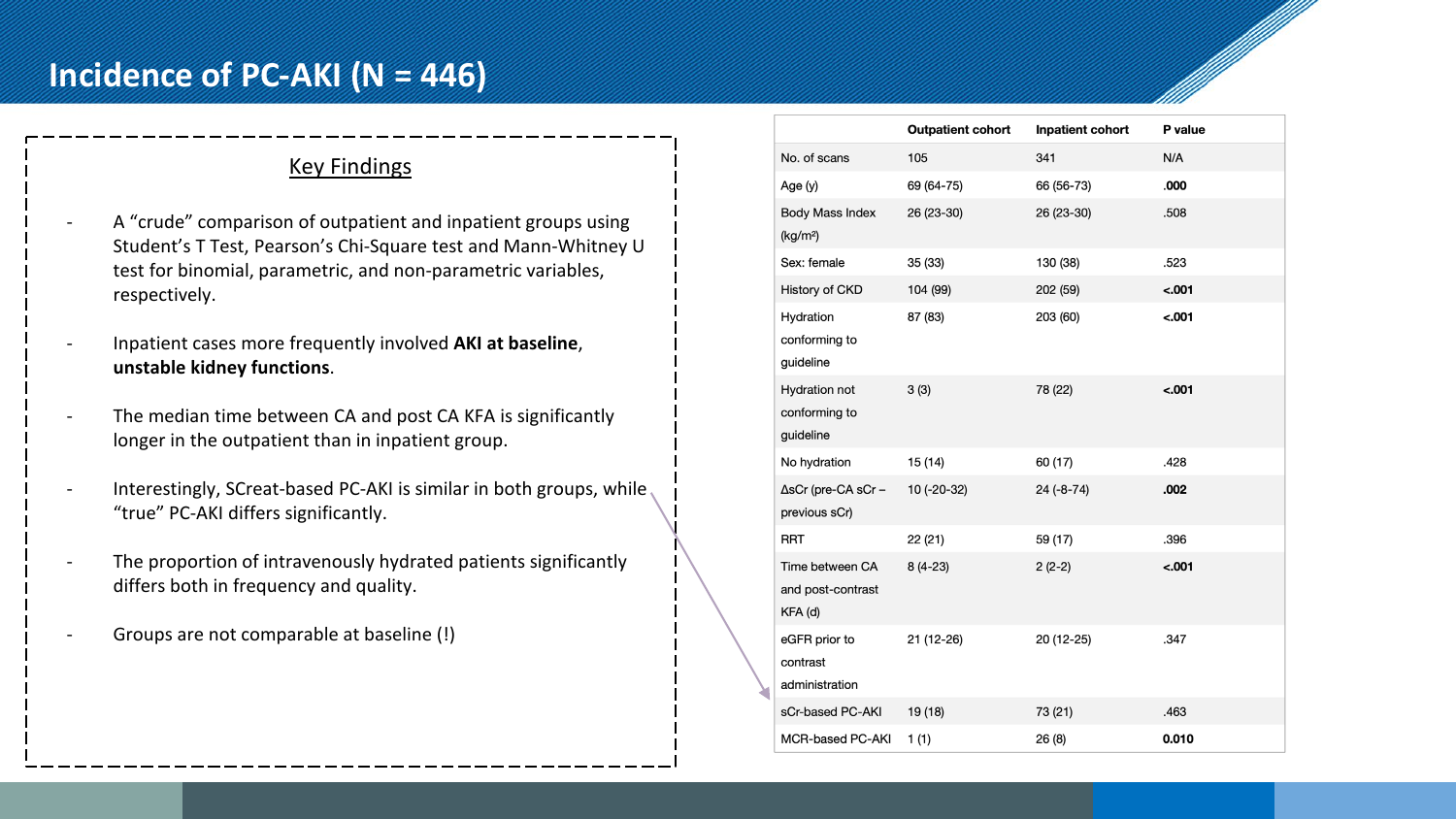# **Propensity Score Matching**

In total, 148 patients were matched using 1:1 propensity score matching (*FUZZY Extension for SPSS 26.0, IBM, Armonk, NY, USA*).

- As expected, the proportion of cases involving patients with signs of fluid overload **differed significantly** different between the two groups
- All other baseline characteristics were similar following matching.
- After "double robust" correction using both propensity score matching and conditional logistic regression, ORs were established.
- Again, no statistically significant differences were found in any of the primary or secondary outcomes after correction.
- The width of the 95% CI-intervals can be ascribed to potential bias resulting from the relatively small sample size.





No hydration ( $N = 74$ ) Hydration ( $N = 74$ )

|                                                                            | <b>Unhydrated</b> | <b>Hydrated</b> | Odds Ratio (95%-CI)  | P value |
|----------------------------------------------------------------------------|-------------------|-----------------|----------------------|---------|
| No. of scans                                                               | 74                | 74              |                      |         |
| sCr-based PC-AKI                                                           | 27 (36)           | 19 (26)         | 1.73 (0.360-8.141)   | .498    |
| MCR-based PC-<br>AKI                                                       | 6(8)              | 4(5)            | 3.403 (0.113-95.069) | .489    |
| Death in 30 days<br>after contrast<br>administration                       | 14 (19)           | 8(11)           | .758 (0.048-9.124)   | .758    |
| <b>Emergent dialysis</b><br>in 30 days after<br>contrast<br>administration | 15 (20)           | 6(8)            | .078 (0.003-1.946)   | .121    |

*PC-AKI (based on SCr criteria) and PC-AKI (Manual Case Review) were separately analyzed using conditional logistic regression due to multicollinearity*